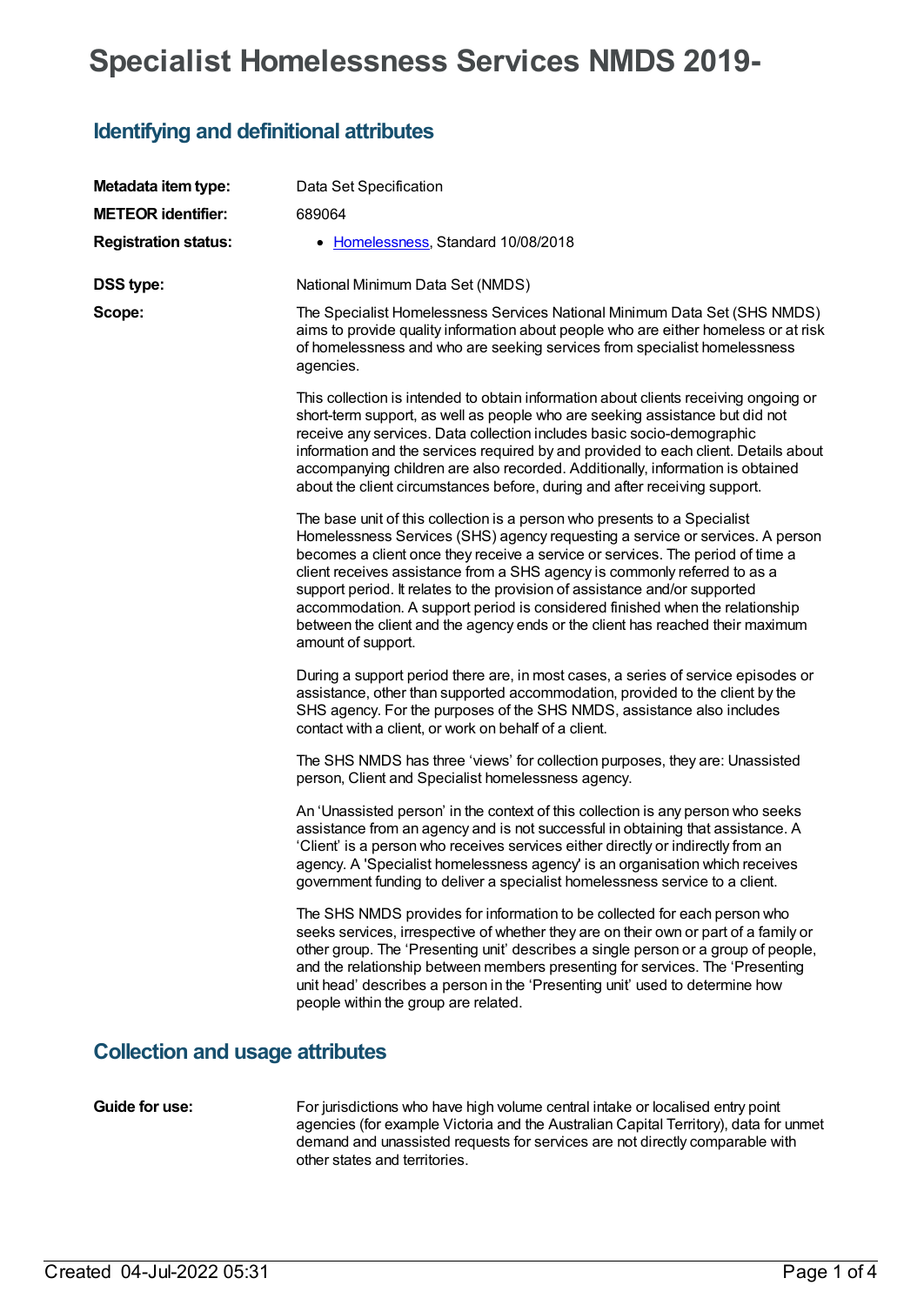**Comments:** The 2011 SHS NMDS was developed to support the collection of data under the Intergovernmental Agreement on Federal Financial Relations for Homelessness. It replaced the Supported Accommodation Assistance Program (SAAP) collection from July 2011.

> In 2008 the Council of Australian Governments (COAG) agreed to reform federal financial relations to improve the quality and effectiveness of government services. These reforms led to the establishment of the National Affordable Housing Agreement (NAHA) and the National Partnership Agreement on Homelessness (NPAH), which includes specific performance measures in relation to homelessness.

In conjunction with these reforms, the AustralianGovernment initiated a comprehensive policy review, setting out a national approach to reducing homelessness in the White Paper: The Road Home, A National Approach to Reducing Homelessness.

The SHS NMDS 2019- continues to reflect the outcome based performance framework promoted by the COAG Reforms and White Paper. It supports the collection, analysis and reporting of client-based data. This allows for the production of statistical information about clients' circumstances, the assistance they receive and the outcomes that are achieved for them. This information can be used to inform policy design, evaluation, service improvement and monitoring of specialist homelessness services in Australia.

The collection has developed over time to provide improved information about clients of SHS agencies. Changes in 2013 provided for the collection of information about clients with disabilities. Following this, in 2017 changes enabled the collection of data about clients who are former or current members of the Australian Defence Force.

The SHS NMDS 2019- provides for further collection enhancements including:

- Data about family and domestic violence, for example services for victims and perpetrators of family and domestic violence.
- Improved data for identifying culturally and linguistically diverse clients.
- Scope to collect data for clients who are not male or female.
- Identification of clients who are receiving an agreed package of support from  $\bullet$ the National Disability Insurance Scheme (NDIS).

### **Source and reference attributes**

**Submitting organisation:** Australian Institute of Health and Welfare

#### **Relational attributes**

| Related metadata<br>references: | See also SAAP Administrative National Minimum Data Set (NMDS) |
|---------------------------------|---------------------------------------------------------------|
|                                 | • Community Services (retired), Retired 01/07/2011            |
|                                 | Supersedes Specialist Homelessness Services NMDS 2017-19      |

• [Homelessness](https://meteor.aihw.gov.au/RegistrationAuthority/14), Superseded 10/08/2018

### **Metadata items in this Data Set Specification** Show more detail

| Sea<br>No. | Metadata item                                                                  | <b>Obligation Max</b> | <b>OCCULS</b> |
|------------|--------------------------------------------------------------------------------|-----------------------|---------------|
|            | Specialist Homelessness Services accommodation type and start/end date cluster | Conditional 16        |               |
|            | <b>Example 1</b> Specialist Homelessness Services activity cluster             | Conditional 1         |               |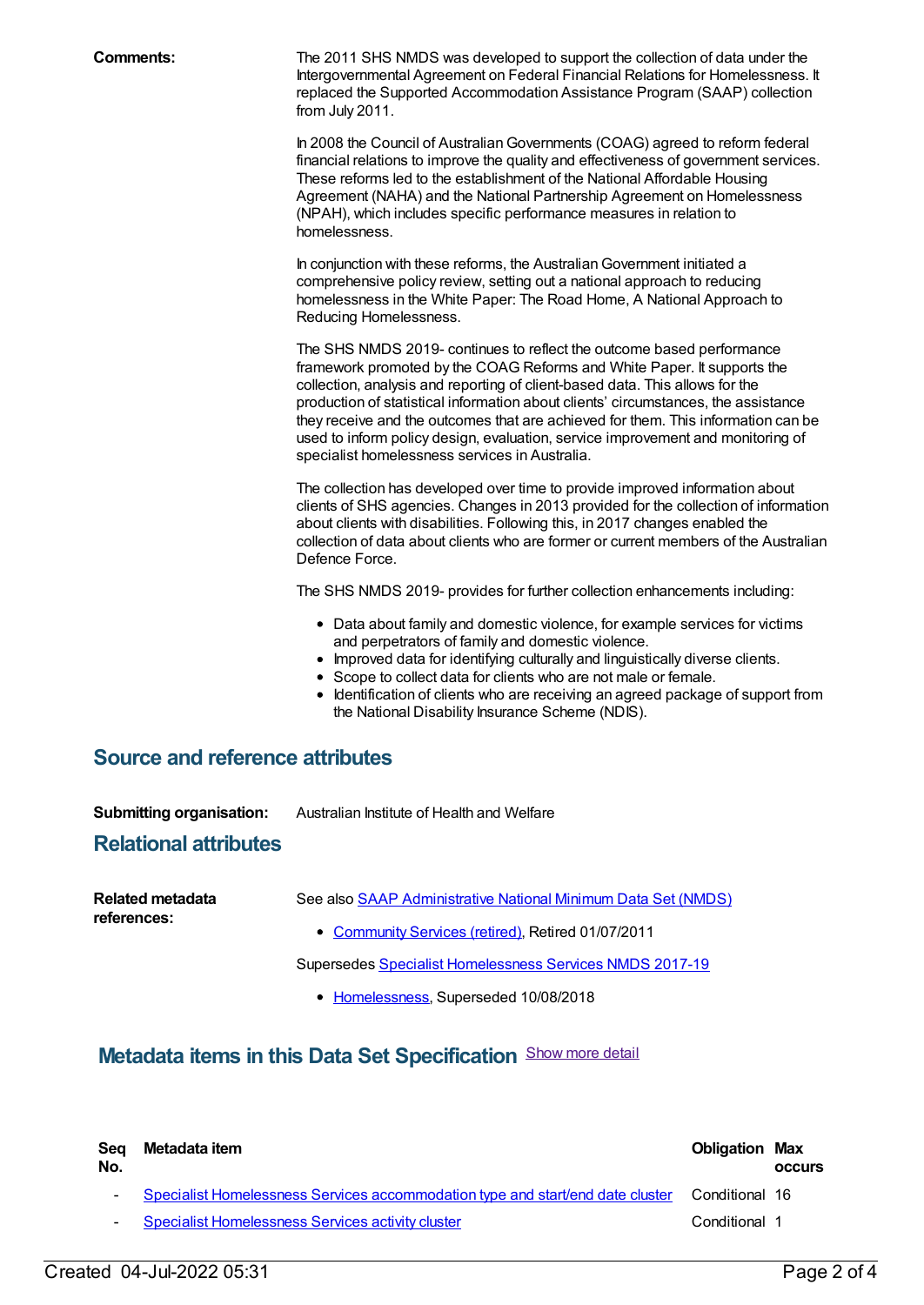| $\blacksquare$           | Specialist Homelessness Services disability flag cluster                                                                   | Conditional 1  |  |
|--------------------------|----------------------------------------------------------------------------------------------------------------------------|----------------|--|
| $\overline{\phantom{a}}$ | Specialist Homelessness Services financial assistance type and amount cluster                                              | Conditional 1  |  |
| $\overline{\phantom{a}}$ | Statistical linkage key 581 cluster                                                                                        | Mandatory 1    |  |
| $\overline{\phantom{a}}$ | Address-Australian postcode, code (Postcode datafile) NNNN                                                                 | Conditional 2  |  |
| $\overline{\phantom{a}}$ | Address-suburb/town/locality name, text X[X(45)]                                                                           | Conditional 2  |  |
| $\blacksquare$           | Child-care arrangements, care and protection order code N[N]                                                               | Conditional 4  |  |
| $\overline{\phantom{a}}$ | Client-case management goal status, code N                                                                                 | Conditional 1  |  |
| $\overline{\phantom{a}}$ | Client-case management plan indicator, yes/no code N                                                                       | Conditional 1  |  |
| $\overline{\phantom{a}}$ | Client-consent indicator, yes/no code N                                                                                    | Conditional 1  |  |
| $\overline{\phantom{a}}$ | Client-reason case management plan does not exist, code N                                                                  | Conditional 1  |  |
| $\blacksquare$           | Client-reason case management plan does not exist, text A[A(49)]                                                           | Conditional 1  |  |
| $\overline{\phantom{a}}$ | Person-Australian Defence Force indicator, yes/no/not stated/inadequately<br>described code N                              | Conditional 1  |  |
| $\overline{\phantom{a}}$ | Person-Australian state/territory identifier, code N                                                                       | Conditional 2  |  |
| $\overline{\phantom{a}}$ | Person-conditions of occupancy, code N                                                                                     | Conditional 4  |  |
| $\overline{\phantom{a}}$ | Person-country of birth, code (SACC 2016) NNNN                                                                             | Conditional 1  |  |
| $\overline{\phantom{a}}$ | Person-first service request indicator, yes/no/unknown/not stated/inadequately<br>described code N                         | Conditional 1  |  |
| $\blacksquare$           | Person-formally diagnosed mental health condition indicator, yes/no/don't<br>know/can't remember code N                    | Conditional 1  |  |
| $\blacksquare$           | Person-Full-time/part-time status, code N                                                                                  | Conditional 4  |  |
| $\blacksquare$           | Person-government funding identifier, Centrelink customer reference number<br>N(9)A                                        | Conditional 1  |  |
| $\blacksquare$           | Person-housing tenure type, homelessness code N                                                                            | Conditional 4  |  |
| $\overline{\phantom{a}}$ | Person-Indigenous status, code N                                                                                           | Conditional 1  |  |
| $\overline{\phantom{a}}$ | Person-labour force status, code N                                                                                         | Conditional 4  |  |
| $\overline{\phantom{a}}$ | Person-living arrangement, homelessness code N                                                                             | Conditional 4  |  |
|                          | Person-main language other than English spoken at home, code (ASCL 2016)<br><b>N[NNN]</b>                                  | Conditional 1  |  |
| $\overline{\phantom{a}}$ | Person—mental health services received indicator, yes/no/not stated/inadequately<br>described code N                       | Conditional 1  |  |
| $\blacksquare$           | Person-mental health services received timeframe, code N                                                                   | Conditional 1  |  |
| $\overline{\phantom{a}}$ | Person-new client indicator, code N                                                                                        | Conditional 1  |  |
| $\overline{\phantom{a}}$ | Person-number of people presenting, total N[N]                                                                             | Mandatory 1    |  |
| $\overline{\phantom{a}}$ | Person-participation in National Disability Insurance Scheme indicator, yes/no/not<br>stated/inadequately described code N | Conditional 1  |  |
| $\overline{\phantom{a}}$ | Person-period of time since last permanent living place, code N                                                            | Conditional 1  |  |
| $\overline{\phantom{a}}$ | Person-previously homeless status, code N                                                                                  | Conditional 6  |  |
| $\blacksquare$           | Person-previously resided in institution/facility indicator, yes/no/not<br>stated/inadequately described code N            | Conditional 1  |  |
| $\blacksquare$           | Person-principal source of cash income, code NNNN                                                                          | Conditional 4  |  |
| $\overline{\phantom{a}}$ | Person-proficiency in spoken English, code N                                                                               | Conditional 1  |  |
| $\overline{\phantom{a}}$ | Person-reason for seeking assistance, homelessness code N[N]                                                               | Conditional 27 |  |
| $\overline{\phantom{a}}$ | Person-reason for seeking assistance, text A[A(49)]                                                                        | Conditional 1  |  |
| $\overline{\phantom{a}}$ | Person-reason service not provided, code N[N]                                                                              | Conditional 11 |  |
| $\overline{\phantom{a}}$ | Person-registered/awaiting government payment indicator, yes/no/not<br>stated/inadequately described code N                | Conditional 4  |  |
| ٠                        | Person-relationship to the presenting unit head, code N[N]                                                                 | Mandatory 1    |  |